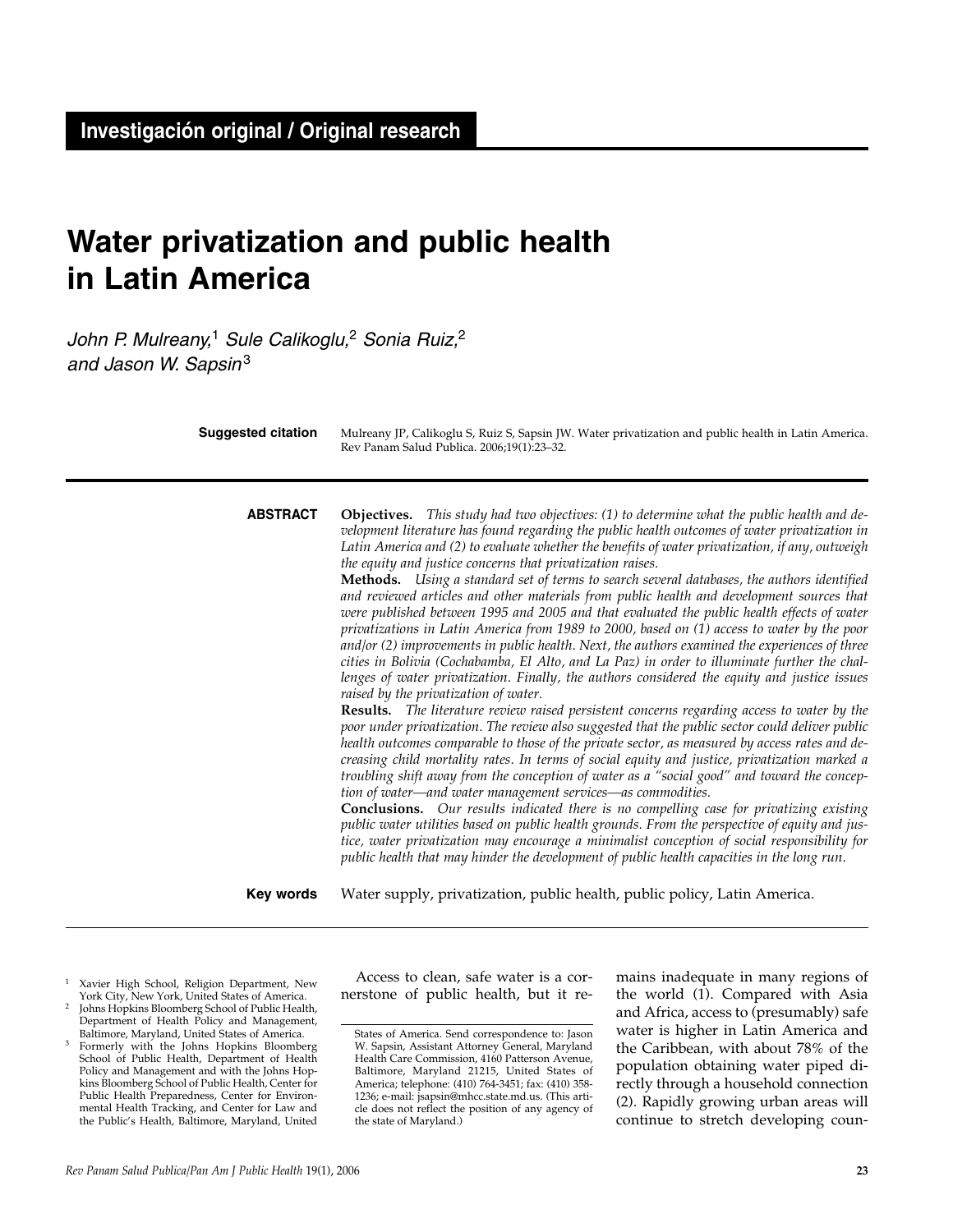tries' abilities to provide the infrastructure necessary for urban water and sanitation. For public health advocates, policymakers, and government officials, there are thus clearly two challenges: (1) increasing water access and (2) developing additional water sources, if necessary, to meet the needs of expanding urban populations.

In the 1980s and 1990s, some advocates proposed privatization in order to combat the problems of inadequate financing for infrastructure and inefficiency in the provisioning of water systems and other public services (3). Important global institutions such as the World Bank have taken prominent roles in introducing the private sector into the reform of state-based water management. Throughout the 1980s and 1990s the Government of the United States of America, the World Bank, and the International Monetary Fund endorsed a development model known as the "Washington Consensus," which was built on the pillars of market liberalization, fiscal austerity, and privatization (4). The Washington Consensus contended that the free market, unimpeded by government interference and corruption, could transform underdeveloped economies.

The privatization of water resources raises at least two questions. The first is whether water privatization improves public health outcomes, compared to public provision of water. We discuss this issue below as it has been presented in the available public health and development literature, briefly considering questions of physical access, the issue of pricing, and, finally, direct measurement of public health improvements. The second question is whether the benefits of privatization of water adequately balance the equity and justice concerns that privatization raises. We explore this question by examining the philosophical assumptions of privatization and consider how these assumptions might influence public health policy, particularly from the perspective of the poor.

Clearly, these two questions are related. The social good of improved public health may justify placing control of water systems in private hands. However, if, for example, privatization preferentially favors the "nonpoor," then it might properly be rejected on equity and justice grounds. We also argue that communities must be aware of how endorsing privatization shapes discussion and thinking about government commitments to social development and public health. In other words, privatization may introduce a more limited view of a government's obligation for promoting public health than a community might desire.

## **METHODS**

We searched for articles that evaluated the public health effects of water privatization in Latin America based on (1) physical and economic access to water by the poor and/or (2) directly measured improvements in public health due to privatization. In order to capture a wider range of relevant studies, we did not adopt a single, standard definition of the "poor." The studies that we evaluated employed three different definitions of "poor": (1) households with unsatisfied basic needs, (2) households below the poverty line as set by the governments of the countries in the case studies, and (3) households in the bottom deciles of the income distribution of their countries. These different definitions necessitate caution in making generalizations about the poor based on the studies that we located.

Our search used the key words "water privatization" and "Latin America" and "water privatization" and "health" in the PubMed database (United States National Library of Medicine), the Social Sciences Full Text database (H.W. Wilson Web), and the Academic Search Premier (EBSCO*host* Research Databases), for peer-reviewed literature published between 1995 and 2005. Only Academic Search Premier indexed articles with the British spelling "privatisation" along with "privatization." Therefore, we performed additional searches in the PubMed and Social Sciences Full

Text databases, substituting "privatisation" for "privatization" in our searches. Noting the importance of development literature for this issue, we also identified relevant studies, consistent with our search terms, from the Web sites of the World Bank Group, the Inter-American Development Bank, and the United Nations University/ World Institute for Development Economics Research. These databases generally utilize American English for English-language articles related to Latin America, so searches using the British "privatisation" spelling were not considered necessary. Also, our searches in these databases did not solely rely on the Web site search engines, but also involved scanning the Web sites. The studies upon which we focus the majority of our discussion compare variables before and after privatization or, alternatively, between privatized and nonprivatized municipalities. We excluded studies from areas other than Latin America, as well as studies that only focused on market profitability or other purely economic issues related to privatization.

Eight studies met our initial search criteria; we summarize them in Table 1 (5–12). Published between 1995 and 2005, these studies evaluated the effects of privatizations in Latin America that occurred between 1989 and 2000. We summarize other studies not of a strictly comparative nature in Table 2 (13–17). Next, to elucidate further the challenges of water privatization, we briefly examine the experiences of three cities in Bolivia: Cochabamba, El Alto, and La Paz. Finally, we consider the equity and justice concerns raised by the privatization of a scarce, essential resource such as water.

### **RESULTS**

### **Public health improvement: access and the related issue of price**

Two common measures of the effects of water privatization on public health are increased physical access and economic access (using price). Generally, privatization has positive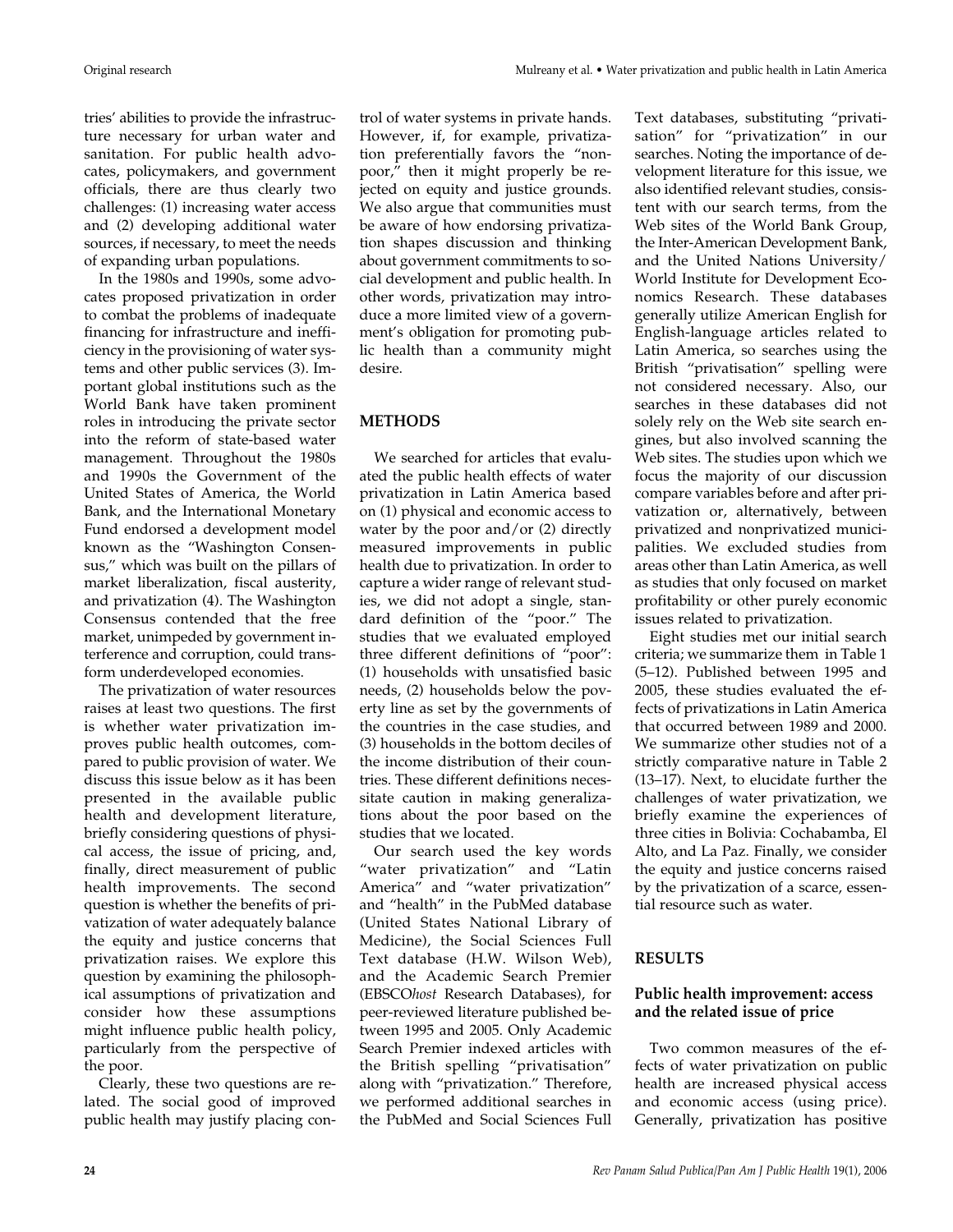|  |  |  |  |  |  | TABLE 1. Empirical studies of the effects of water privatization in Latin America |  |  |
|--|--|--|--|--|--|-----------------------------------------------------------------------------------|--|--|
|--|--|--|--|--|--|-----------------------------------------------------------------------------------|--|--|

| Study                              | Countries                                          | Methodology                                                                                                                                                                                                                                                                                                                                                           | Water-related findings                                                                                                                                                                                                                                                                                                                                            |
|------------------------------------|----------------------------------------------------|-----------------------------------------------------------------------------------------------------------------------------------------------------------------------------------------------------------------------------------------------------------------------------------------------------------------------------------------------------------------------|-------------------------------------------------------------------------------------------------------------------------------------------------------------------------------------------------------------------------------------------------------------------------------------------------------------------------------------------------------------------|
| Alcázar et al., 2000 (5)           | Argentina                                          | Calculated the gain in consumer surplus based<br>on Aguas Argentinas records 1992-1997,<br>using a demand elasticity based on studies of<br>willingness to pay in similar cities.                                                                                                                                                                                     | Under privatization, new connections increased<br>by 11%, and coverage increased from 70% in<br>1992 to 83% by 1997. Compared to public<br>provision, consumers were better off by almost<br>US\$ 1.33 billion. Gain in consumer surplus<br>disproportionately benefited high- and middle-<br>income users. Affordability was a problem for<br>poorer households. |
| Barja and Urquiola, 2001 (6)       | <b>Bolivia</b>                                     | Compared pre-reform and post-reform access<br>rates, 1989 to 1999.                                                                                                                                                                                                                                                                                                    | Foreign investment enabled increases in ac-<br>cess to basic services in urban areas. Access<br>improvements did not bypass the urban poor.<br>Evidence from the water sector regarding a<br>privatization/capitalization effect, however, was<br>inconclusive.                                                                                                   |
| Chisari et al., 1997 (7)           | Argentina                                          | Assessed the macroeconomic and distribu-<br>tional impacts of privatization in electricity, gas,<br>water and sanitation, and telecommunication<br>services by comparing the economy in 1993<br>and 1995, using a general equilibrium model.                                                                                                                          | Including all utilities, effective regulation bene-<br>fits all income classes. Ineffective regulation is<br>equivalent to a 16% implicit tax on the average<br>consumer, paid directly to the owner of the util-<br>ity; this tax is 20% for the poorest-income class,<br>and it is lowest for the median-income class.                                          |
| Clarke et al., 2004 (8)            | Argentina,<br>Bolivia, and<br>Brazil               | Performed a regression analysis on connection<br>rates in privatized and nonprivatized areas,<br>based on household surveys before and after<br>privatization taken between 1995 and 2001.                                                                                                                                                                            | Privatization positively and significantly cor-<br>related with coverage until controlled for time<br>trends and compared to cities that never<br>privatized. In the presence of these controls,<br>the analysis does not reveal any statistically<br>significant correlation between private sector<br>participation and coverage rates.                         |
| Delfino and Casarin, 2001 (9)      | Argentina                                          | Compared preprivatization and postprivatiza-<br>tion prices, 1992 to 1999. Used Household<br>Expenditure Survey data (1998) from Greater<br>Buenos Aires to estimate welfare changes for<br>initial consumers and the surplus of the<br>newcomers.                                                                                                                    | Water and sewerage prices increased 11%<br>following privatization. Only 69% of poorer<br>families benefited from water and sewage<br>services, compared to 89% of the wealthy.<br>Expenditures for the poor and for the wealthy<br>were 2.7% and 0.5% of income, respectively.                                                                                   |
| Galiani et al., 2003 (10)          | Argentina <sup>a</sup>                             | Performed a difference-in-difference test of the<br>proportion of households with access to a<br>water network in 1991 and 1997 between urban<br>localities where water provision had been<br>privatized and where it had not. Calculated a<br>difference-in-difference estimate of the impact<br>of privatization on child mortality rates between<br>1990 and 1999. | Privatization resulted in a statistically significant<br>increase in access to water services. Authors<br>estimate that privatization led to a 5%<br>decrease in child mortality rates.                                                                                                                                                                           |
| Galiani et al., 2002 (11)          | Argentina <sup>a</sup>                             | Performed a difference-in-difference estimate<br>of the change in the proportion of households<br>connected to water services in privatizing and<br>nonprivatizing municipalities from 1991 to<br>1997. Calculated a difference-in-difference<br>estimate of the impact of privatization on child<br>mortality rates between 1990 to 1999.                            | Privatizing municipalities experienced signifi-<br>cantly larger increases in the proportion of<br>households connected to water services than<br>nonprivatizing municipalities did. Privatization<br>accounted for 4.8% to 6.7% lower childhood<br>mortality rates in privatized municipalities than<br>in nonprivatizing municipalities.                        |
| McKenzie and Mookherjee, 2003 (12) | Argentina,<br>Bolivia,<br>Mexico, and<br>Nicaragua | Estimated impact of changes in price and<br>access on the welfare of households, using<br>surveys of income and expenditure between<br>1984 and 2000.                                                                                                                                                                                                                 | Privatization resulted in no clear pattern of price<br>change. Welfare benefit from increased access<br>outweighed the effect of price increases.                                                                                                                                                                                                                 |

<sup>a</sup> As they relate to water privatization, both of these Galiani et al. articles present findings from Argentina, using similar data and methodologies. Both studies are relevant because they present slightly different findings and levels of detail. The 2003 article tends to be cited in the literature, but the 2002 article is more detailed on the subject of water. The 2003 article focuses not just on water privatization but privatization more generally in Argentina.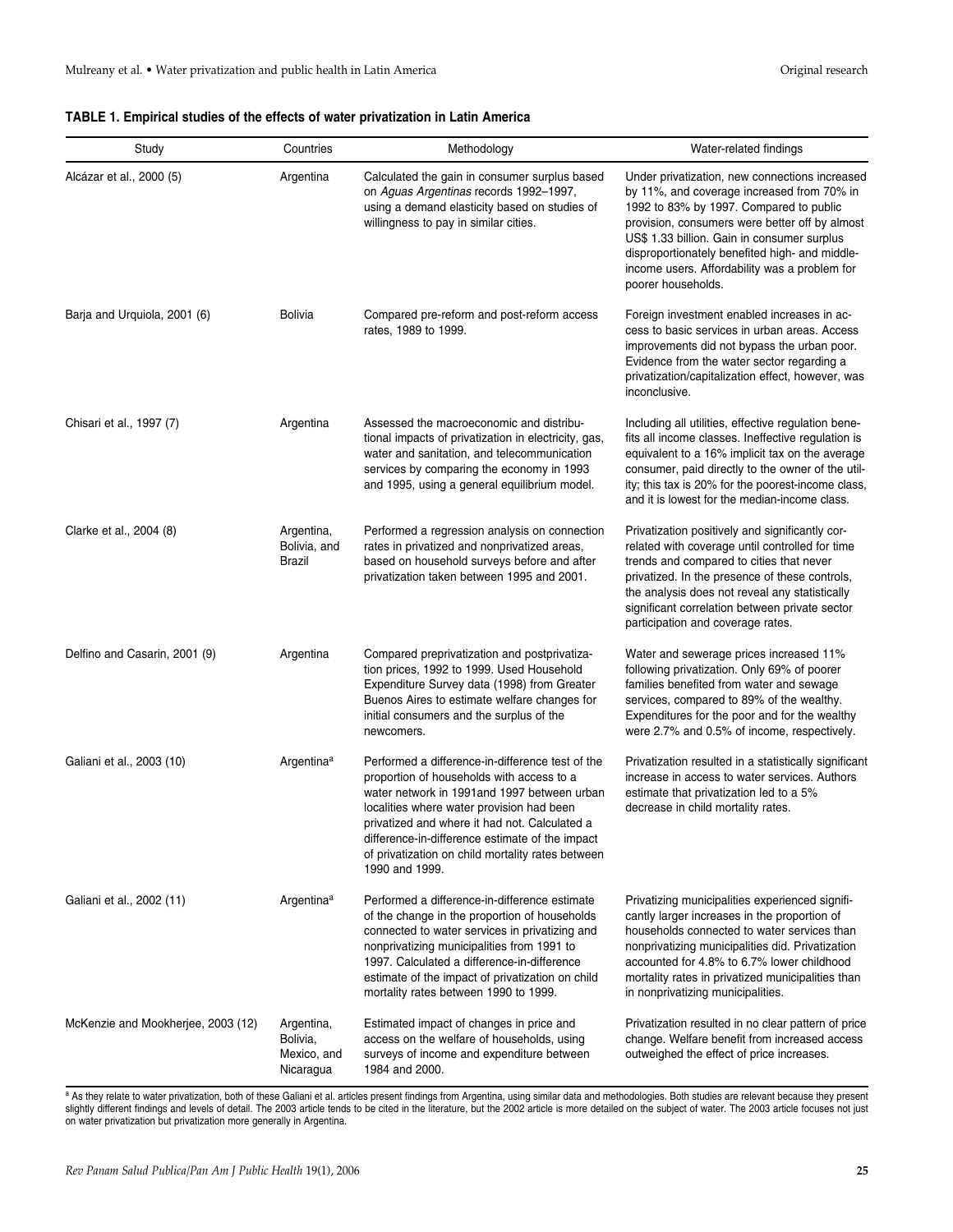| Study                                    | Countries                                                                   | Methodology                                                                                                                                                                                                                                                                              | Water-related findings                                                                                                                                                                                                                                                                                                                                                                                                                                                               |  |  |
|------------------------------------------|-----------------------------------------------------------------------------|------------------------------------------------------------------------------------------------------------------------------------------------------------------------------------------------------------------------------------------------------------------------------------------|--------------------------------------------------------------------------------------------------------------------------------------------------------------------------------------------------------------------------------------------------------------------------------------------------------------------------------------------------------------------------------------------------------------------------------------------------------------------------------------|--|--|
| Chong and López-de-Silanes,<br>2003 (13) | Argentina,<br>Brazil, Chile,<br>Colombia,<br>Mexico,<br>Peru, and<br>others | Literature review.                                                                                                                                                                                                                                                                       | The authors found little evidence of generalized<br>market power abuses, exploitation of workers,<br>or lack of fiscal benefits.                                                                                                                                                                                                                                                                                                                                                     |  |  |
| Chisari et al., 2001 (14)                | Argentina,<br>Bolivia, and<br>others                                        | Case study of subsidies and service<br>obligations.                                                                                                                                                                                                                                      | Rather than pay utility charges that they<br>previously avoided, the poor may self-exclude<br>themselves from the utility networks, moving to<br>neighborhoods that are not serviced. When<br>faced with unemployment and other economic<br>difficulties, the poor are likely to abandon utility<br>networks rather than pay heavy late-payment<br>penalties and delinguency fees.                                                                                                   |  |  |
| Parades, 2001 (15)                       | Chile                                                                       | Compared telephone and electricity access<br>rates from 1988, the year before privatization,<br>with rates 10 years later. Water and sewage,<br>which were not privatized until later, were a<br>counterfactual. Examined price changes in the<br>utility sectors between 1990 and 1999. | Privatization improved electricity and telephone<br>coverage. Water privatization was not studied<br>because privatization in this sector occurred<br>more recently than in other sectors. However,<br>water prices did increase postprivatization to<br>reflect investments in water treatment plants.                                                                                                                                                                              |  |  |
| Ugaz, 2002 (16)                          | Argentina,<br>Bolivia, and<br>Peru                                          | Case studies.                                                                                                                                                                                                                                                                            | Absence of competition and lack of<br>transparency in regulatory procedures still<br>characterize utility provision after nearly a<br>decade of privatization. Regulation must<br>include consumers as stakeholders.                                                                                                                                                                                                                                                                 |  |  |
| Zuluaga, 2000 (17)                       | Chile                                                                       | Compared outcomes from regulatory reforms<br>(not privatization) of the water system<br>introduced 1989-1990 with a counterfactual<br>case between 1989 and 1998.                                                                                                                        | Market coverage for water reached 100% soon<br>after regulatory reform, while sewage coverage<br>increased from 88% in 1989 to 97% from 1994<br>onwards. Rising prices led to decreases in con-<br>sumer consumption. Reforms led to substantial<br>increases in domestic welfare gains. However,<br>in contrast to the outcome of the Buenos Aires,<br>Argentina, private concession contract, the<br>largest beneficiary in Santiago, Chile, was the<br>government, not consumers. |  |  |

#### **TABLE 2. Other studies related to water privatization in Latin America**

effects on physical access to water in Latin America. Galiani et al. (10) show that, in Argentina, household connections to municipal water supplies increased by approximately 11% from 1991 to 1997 in areas with privatized water services. McKenzie and Mookherjee (12) found that water privatization increased access to clean water by the poor, and the researchers also found some evidence of service improvements. Barja and Urquiola (6) found that access to water under privatization "did not bypass" the urban poor in Bolivia in the capital city of La Paz (population 800 000) and the adjoining city of El Alto (population 750 000). (Though jurisdictionally distinct, La Paz and El Alto are linked geographically and economically. El Alto rapidly grew from a poor shantytown into a large city.)

Nevertheless, the evidence for privatization's superiority in expanding physical access to water *relative to public systems* is inconclusive. While Galiani et al. (10) point out that the increase in access under privatized localities was greater than under nonprivatized localities, the nonprivatized locations started from a higher proportion of coverage (86.6%) than did the privatized locations (64.0%). It may be more difficult to gain incremental improvements starting from a higher baseline of coverage, making it understandable that the gains in the nonprivatized areas would not be as great as in the privatized areas. In addition, the percentage of users with water coverage at the end of the period examined was still greater in the nonprivatized localities (89.9%) than in the privatized localities (71.4%) (10).

Barja and Urquiola (6) found that there was no major difference in the evolution of water access for La Paz and El Alto, the two urban centers in Bolivia with privatized systems, versus for comparable urban areas in Bolivia with public systems. Until the short-lived water privatization in Cochabamba in 1999–2000, La Paz and El Alto had the only privatized water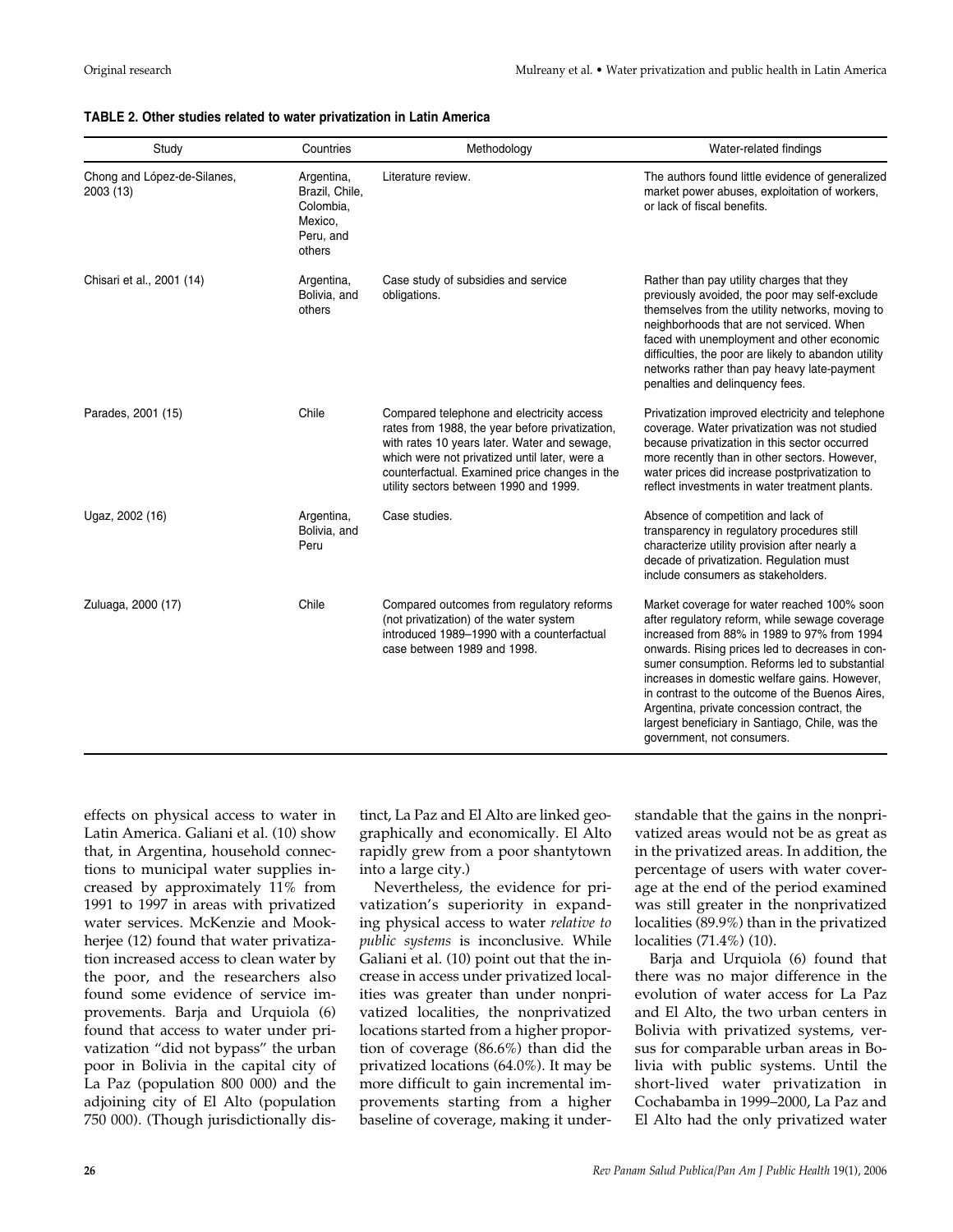utilities in Bolivia, having been privatized in 1997. As will be discussed below, the privatization contract for La Paz and El Alto would itself be cancelled as result of public protest in 2005. Although Barja and Urquiola (6) regard the evidence as "somewhat inconclusive," they note that the convergence in water access rates by 1999 in privatized and nonprivatized municipalities suggests that there was not a "strong capitalization/privatization effect" for the privatized areas. In other words, their evidence did not suggest that increased capital from privatization led to greater levels of access to water in the private systems as compared to the public systems.

In addition, studies often estimate access indirectly from service availability per building or neighborhood, combined with reported household expenditures (9, 12). In a study of Argentina, Delfino and Casarin (9) reported that water networks in 1997, four years after privatization, reached 76% of the households of Greater Buenos Aires, an area that includes the federal capital and various nearby communities. In the same study, however, only 55% of the households declared expenditures for water. The discrepancy between the 76% of households physically connected to water and the 55% of households reporting expenditures for water suggests that some households may have been either abstaining from the water supply or illegally accessing the available water. The resulting uncertainty over whether these households can meaningfully be said to have "access" to public water undermines the claim that privatization effectively promotes access to water for all members of a community.

Chisari et al. (14) note that in Argentina the poor can face significant obstacles in obtaining and maintaining access to public utilities. For example, newly supplied utility services to shantytowns entail connection costs and fees, which may cause the poor to relocate to areas that lack those services. Moreover, ongoing service charges need to accommodate the poor's financial vulnerability. The rate

of unemployment for households in the lowest income decile in Argentina in January 1998 was over 40%, and utility expenses can represent 35% of this decile's total monthly income. Households in this decile are particularly vulnerable to downturns in the overall economy. Not surprisingly, the poor are likely to abandon service networks when they cannot avoid latepayment and delinquency charges.

As noted above, Barja and Urquiola (6) found that the private water system in La Paz and El Alto in 1999 did not bypass the urban poor. Since that time, however, *Aguas del Illimani*, the water provider to La Paz and El Alto since 1997, failed to keep pace with needs of the burgeoning urban population in El Alto. In February 2005, in response to popular unrest, Bolivia cancelled its contract with *Aguas del Illimani*, effective immediately. According to a published news report (18), prohibitively expensive hookup fees and a failure to reach agreement with the government on service expansions left 200 000 people without access to the system. No doubt the failure of *Aguas del Illimani* and the government to reach agreement on service expansions reflects the practical difficulty of reconciling the needs of the poor with profitability.

Long-term price affordability remains a persistent concern under privatization. Lobina and Hall (19) describe how water pricing can change over time, with initial tariff reductions more than offset by later increases. As of February 2005, *Aguas Argentinas,* one of the largest water concessions in Argentina and whose largest shareholder is French utility group Suez, remained in difficult contract negotiations with the Argentine Government in its efforts to obtain a 60% rate increase (20). In 1993, the company received the concession to provide water and sewage services covering metropolitan Buenos Aires and fourteen outlying districts. It now serves ten million people in Buenos Aires proper and the seventeen surrounding districts. The request for a substantial rate increase follows heavy losses that the company suffered from Argentina's 2002 freezing of utility rates and conversion of those rates to devalued pesos. Several studies (7, 13, 16) note the difficulties of implementing appropriate regulatory frameworks for protecting the public from exploitative pricing. Ugaz (16) notes that while regulation has been successful in protecting investors and achieving efficiency gains, rising utility prices cast doubt on how effectively regulation has protected poor consumers. Furthermore, Ugaz notes that the lack of competition and transparency that plagued public utility provision still characterizes private utility provision after a decade of privatization.

## **Public health improvement: child mortality**

Despite a vast literature on the relationship between clean water and improved public health, only one study in the utility privatization literature addresses the direct effects that the privatizing of water utilities has on public health. Galiani et al. (11) analyze child mortality differences between privatized and nonprivatized water systems in Argentina. Though they do not give exact numerical data for child mortality rates per year, a graph in their study provides approximations of the rates. According to their presentation, the average mortality rate for children aged 0 to 4 years old for privatized and nonprivatized water services in 1995 was about equal—slightly less than 5 children per 1 000. As privatizations increased after 1995, the child mortality rate for privatized municipalities was significantly lower than the rate for their nonprivatized counterparts. In 1998, the year with the greatest observable difference in rates, the child mortality rate for municipalities with nonprivatized water services was somewhat less than 4.5 deaths per 1 000, but for the privatized municipalities the rate was less than 4.0 deaths per 1 000. Controlling for confounding variables, such as income, unemployment, and inequality across municipalities, Galiani et al. (11) estimate that privatization accounted for child mortality rates that were 4.8% to 6.7% lower for municipal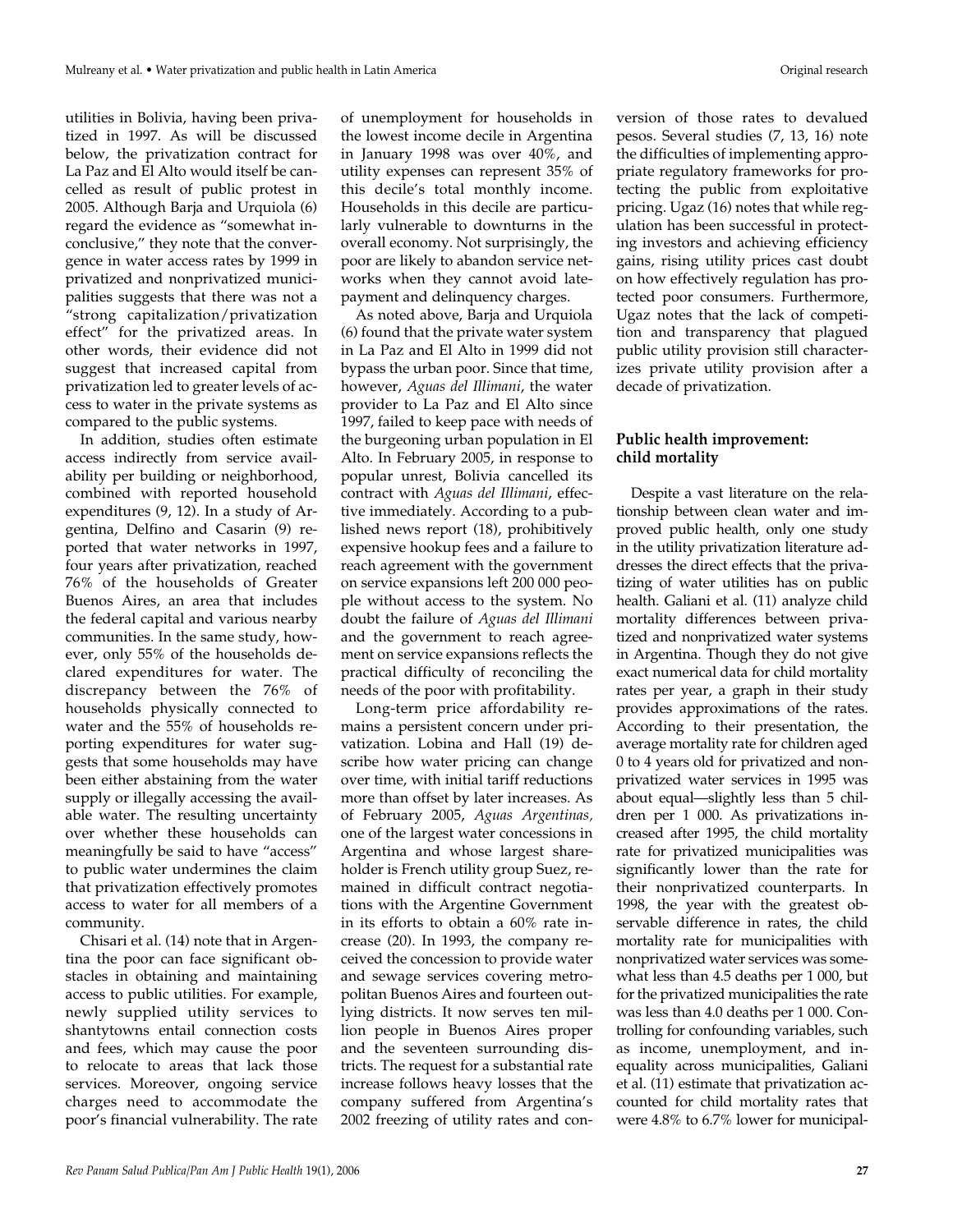ities that were privatized than for those that were not privatized between 1995 and 1999. Further, the effect on child mortality was stronger in municipalities with higher levels of poverty. By 1999, however, the mortality rates for privatized and nonprivatized water services were almost identical. According to their graph, the mortality rates for privatized municipalities and nonprivatized municipalities in 1999 were 3.7 and 3.9 per 1 000, respectively. The authors do not explain the similarity of the rates, but the numbers could indicate that the remaining public municipalities performed as well as their private counterparts, as far as providing clean and safe water is concerned. If true, this conclusion is important because it would suggest that private systems do not always outperform nonprivate systems perhaps only the poorly run or underfinanced systems. If nonprivate systems can operate as well as private systems, the solution to poorly performing nonprivatized systems is not necessarily privatization, but rather better managed and better financed nonprivate systems.

## **An artificially low baseline resulting from insufficient public investment**

More generally, the studies we reviewed cannot account for the problem of insufficient public investment. Investments in public infrastructure declined steeply in Latin America throughout the 1990s due in part to expectations of privatization (3). This decline may have created an artificially low baseline in terms of water and sanitation infrastructure such as pipes and water mains, against which gains resulting from privatization are magnified both in the before-and-after studies and in the side-by-side studies. Private systems may appear more successful than public systems if the private systems produce rapid increases in the number of households with water access. The comparison, however, is somewhat unfair if the country's tax structure did not generate adequate funds for investment in public systems from the outset. With the exception of the telecommunications industry the growth in private investment in Latin America was insufficient to offset declines in public investments. This has led to a widening gap in infrastructure between Latin America and some East Asian nations (3). Galiani et al. (11) note that deterioration in the performance of water systems in Argentina under public management was so large that it allowed privatization to generate profits, attract investments, expand service, and reduce child mortality.

Advocates view privatization as a way to make up for lack of public financing for infrastructure. However, lack of public resources is itself a function of policy choices. At least in part, Latin America's relatively low tax base hampers public financing for infrastructure. Tax revenue in Latin America is 16.1% of the gross domestic product (GDP), compared to 28.7% of GDP in developed countries (3). Low revenues are due in part to low personal income tax collections, which are 1% of GDP in Latin American countries, but closer to 7% in developed countries. De Ferranti et al. (3) argue that tax policy in Latin America should be reformed in order to boost public revenues. They recommend instituting a consumption tax that is broad-based but that exempts food and other essential items in order to prevent excessive burdens on the poor, raising personal income tax collections by closing tax loopholes, and generating more revenue from property taxes through higher rates coupled with better property tax administration.

## **Lessons from Bolivia: the cities of Cochabamba, El Alto, and La Paz**

The example of Bolivia illustrates the public health challenges raised by privatization of public water utilities. In two days of meetings during July 1997 the World Bank urged the President of Bolivia and the Governor of the province of Cochabamba to recognize that privatization of SEMAPA (Servicio Municipal de Agua Potable y Alcantarillado), the semi-autonomous, public water utility for the city of Cochabamba

and some of the surrounding area, would solve water supply problems affecting these locations (21). The discussions identified the following problems: insufficient supply of water sources to Cochabamba, SEMAPA's lack of financial resources to expand water infrastructure beyond 60% of the population, and an insufficient supply of water for agricultural use.

Following the World Bank's recommendation, the Government of Bolivia in 1999 auctioned the rights to Cochabamba's water system to *Aguas del Tunari*, a consortium comprised of International Water Limited of the United Kingdom, with a 55% stake (itself a partnership between the Bechtel company of the United States and the Edison SpA company of Italy); Spanish company Abengoa, S.A*.*, with a 25% stake; and four private Bolivian investors, each with a 5% stake (22). Under the law, *Aguas del Tunari* legally gained control of all urban and suburban Cochabamba's surface and subterranean water, including independent cooperatives, rural wells, and irrigation systems, which had never even been part of the SEMAPA network (23).

Shortly after privatization in 1999, water rates in Cochabamba rose on average by 43% (12). Massive protests ensued over the arrangement, resulting in at least five deaths (24). Ultimately, Bolivia voided the contract in April 2000, returning water provision and administration to SEMAPA and local communities. *Aguas del Tunari* is seeking as much as US\$ 50 million in compensation for the concession's termination (22). Today, SEMAPA struggles to supply sufficient water for its 56 000 household and business users, and its customers must store water in tanks or containers because water is not available continually (25). A 2003 news report indicated that 20 000 households were illegally "tapped into" the SEMAPA system and that another 17 000 lacked meters necessary to measure consumption and to bill it properly (26).

As noted above, the Bolivian Government recently cancelled its water privatization contract for the cities of La Paz and El Alto. In 1997 the Boli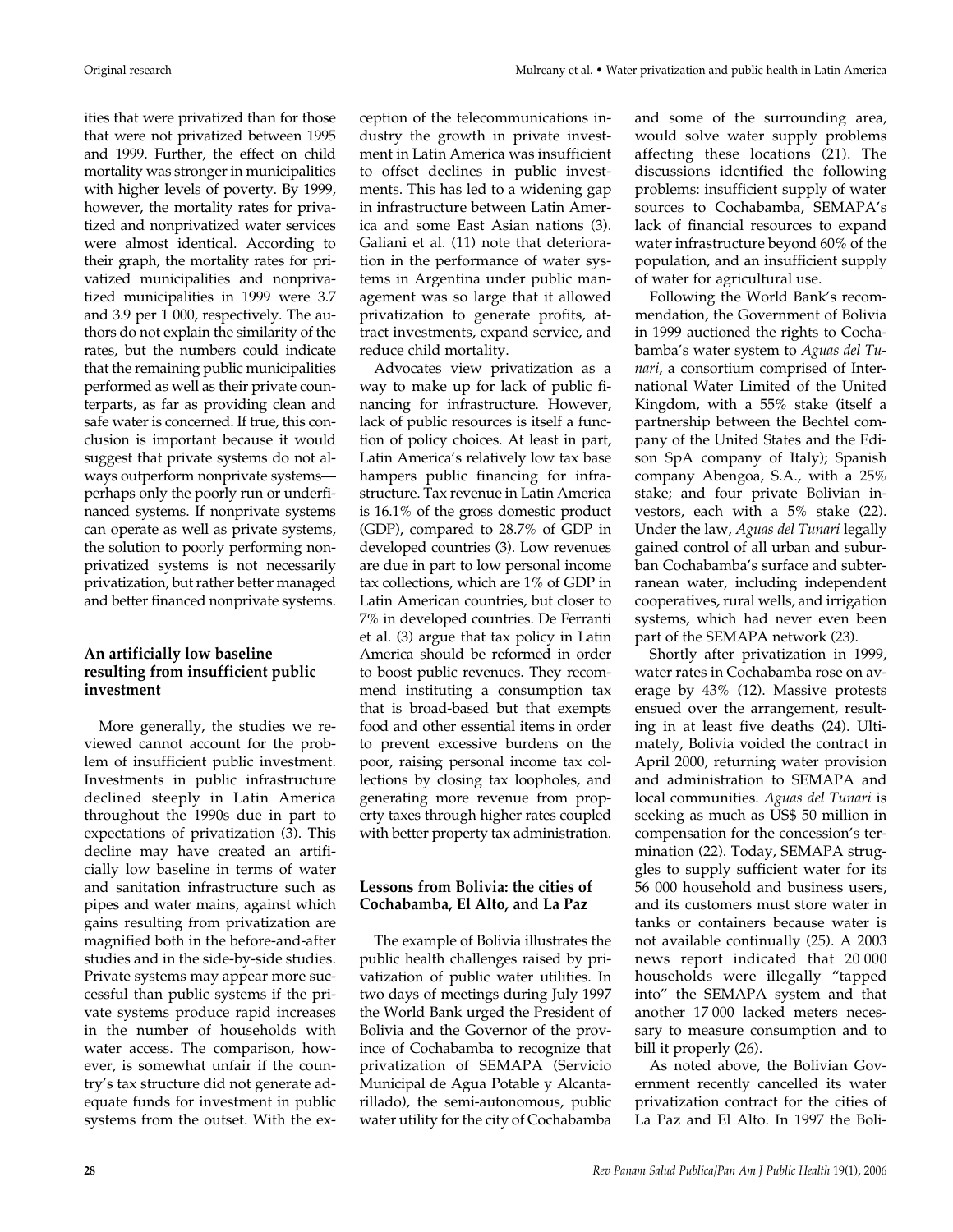vian Government had contracted with *Aguas de Illimani*, a subsidiary of the French water company Suez, to run the water systems in La Paz and El Alto. At the time of privatization the state water company offered services to a little over 152 000 households. Over the next eight years *Aguas de Illimani* increased the number of households with service to about 234 000 (18). In recent years, however, prohibitively expensive hookup fees and a failure to come to an agreement on service expansion in El Alto left thousands of households (with a total of about 200 000 residents) without access to the system. In response to protests, the Bolivian Government cancelled its contract with *Aguas de Illimani* in January 2005, returning the operation of the water systems in La Paz and El Alto to public control (18). The failure of privatization in this case is instructive because unlike the privatization fiasco in Cochabamba, which could be written off as a poorly conceived plan, Government officials and academics regarded the plan for private water provision for La Paz and El Alto as carefully constructed and "pro-poor" (27). The plan's failure calls into question the viability of privatization as a way to finance water systems for the poor. In 2002, in a presentation to the World Bank water division, the chief executive of SAUR International, a major international water company, also rejected the sustainability of full cost recovery from users in developing countries (28).

The failed privatizations in Cochabamba and subsequently in La Paz and El Alto demonstrate several salient features of water provision that are critically important from a public health perspective. First, these cases corroborate lingering concerns expressed in the scientific literature over water access and pricing for the poor under privatization. Second, the cases underscore that communities justifiably regard water as essential for life and maintain a strong desire for public control of water. Third, the cases remind the World Bank and other international organizations that proposed development strategies must be acceptable to the local populations. Fourth, these cases raise doubts about the financial viability of privatization as a model for extending water services to the poor.

#### **DISCUSSION**

### **The public health effectiveness of water privatization**

Several considerations qualify our research. First, the different definitions of the "poor" used in the studies that we considered suggest caution in making comparisons about the poor across studies. Second, we limited our article searches to peer-reviewed literature and leading development institutions. Third, we only searched Englishlanguage sources. However, in our view, the literature does not make a compelling case for privatizing existing public water utilities in Latin America based on public health grounds. First, physical access to water for the poor remains a concern under privatization. Second, tariffs for public services may drive the poor into lessdeveloped areas where services are pirated or nonexistent. Third, regulatory frameworks to protect consumers from unacceptable price increases are inadequate. Fourth, evidence suggests that the public sector can deliver comparable public health outcomes as measured by access rates and decreasing child mortality rates. Fifth, the Bolivia cases raise concerns about the financial viability of privatization as a model for extending water systems to the poor.

While the private sector may have the capacity to meet specific public health needs, that sector is necessarily and primarily profit-motivated, not public-health-motivated. The health care system in the United States illustrates the discrepancies that emerge between public health objectives and private sector objectives. In the United States the market allocates resources toward maximizing profit, not achieving optimal public health outcomes. For example, the country can experience a shortage of low-profit, potentially life-saving flu vaccines but have

an ample supply of profitable, inessential erectile dysfunction drugs (29). Similarly, one might expect market forces, whether in the United States or in Latin America, to provide water services less effectively to the poor, for whom providing service is less profitable than with the wealthy.

Finally, we hypothesize that, over the long run, privatization discourages the development of local capacity to manage water systems. First, private companies may employ managers from outside the community, particularly at senior levels, hindering the development of local management expertise and capacity. Second, the institution of privatization, despite popular disapproval, may discourage the poor from participating in communitybased public health initiatives. When successful, privatization can discourage participation in local public health initiatives, because public health, like water, may be seen as something for which others are responsible. Of course, privatization brought communities together in Bolivia—to reject privatization—but ideally communities would come together to address health care issues proactively, not in reaction to injustices. Further, advocates for community-based development lose a powerful recruitment and motivating cause when governments disconnect the management of water resources from political mechanisms that hold management accountable to local consumers. Third, privatizing water systems despite popular disapproval suggests a broader unwillingness of governments to collaborate and listen to local communities in the design of successful policies. Listening to the poor and taking into account their conditions is a prerequisite for achieving just policies, because the poor understand the systemic conditions that harm them (30).

#### **Equity and justice concerns: privatization's paradigm shift**

In our view, water privatization represents a troubling shift away from the conception of water as a good requir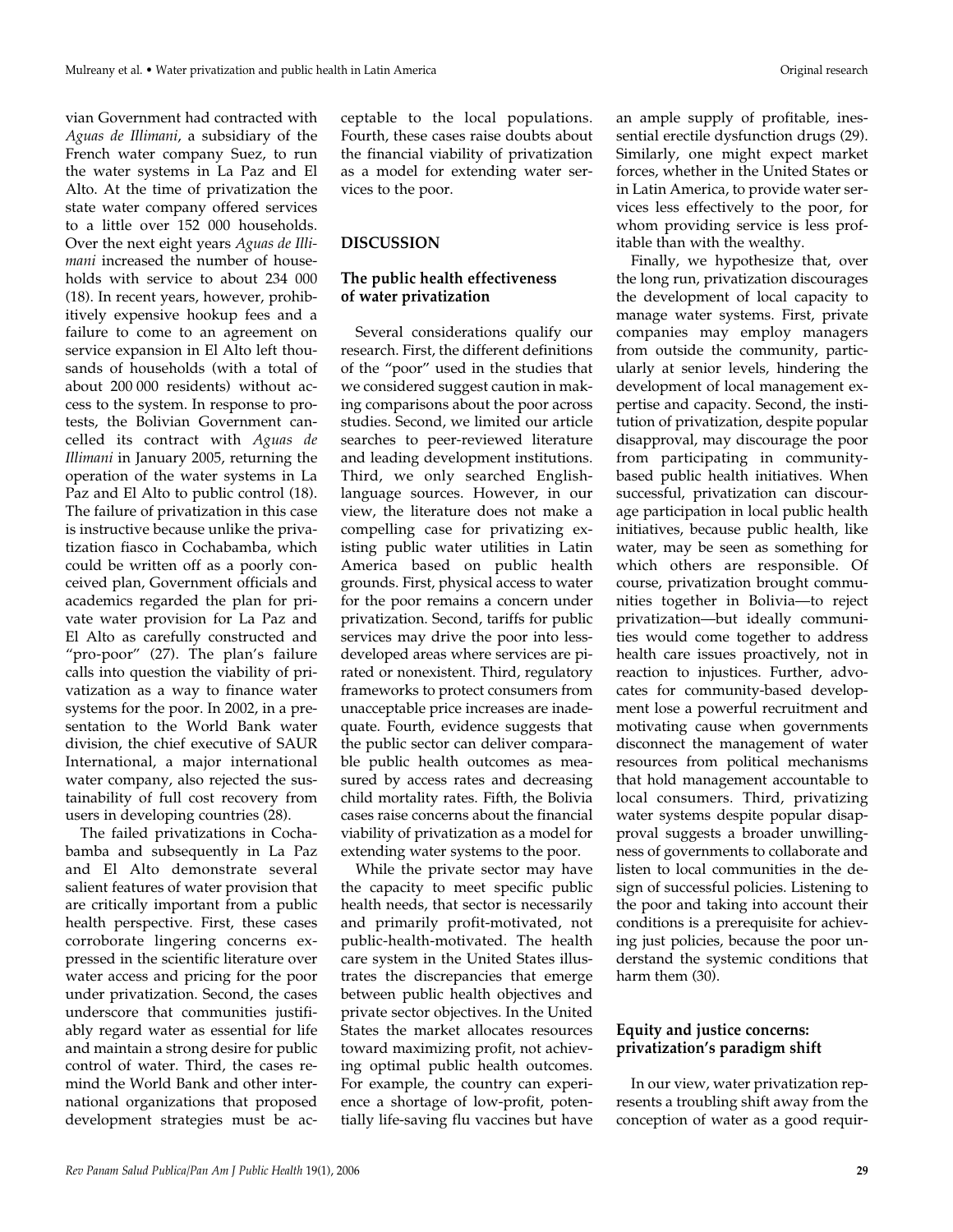ing common social management, and towards the conception of water and water management services as commodities that individuals can purchase as they can afford. Water is essential for life. The United Nations has declared that access to sufficient affordable, safe, acceptable water is a human right (31). Gleick et al. (32) call water a "social good" because it improves both individual and social well-being. Kaul (33) identifies water as an "intermediate" global public good, that is, one that contributes to an ultimate global public good of health. Because water is both essential for life and an important social or public good, it is understandable that communities regard public control over water systems as critical. Privatization may make sense for industries where market competition brings efficiency and individuals can exercise choice. Water systems, which are traditionally run as monopolies, are unlike most industries. While there may be competition among providers to acquire a water contract, the municipality awards the contract to only one provider. The nature of water as a scarce, essential, monopolistic resource makes it particularly important that governments guarantee access to it. Privatization of public resources, such as water, may diminish the ability of governments to ensure that the needs of all their citizens are met, because governments are no longer directly in charge of these services.

Privatization is equally troubling on other grounds. It inaugurates a minimalist approach to public health improvement by defining public health issues first in terms of economic viability rather than human need. Privatization is part of a philosophical approach that equates freedom, human rights, and development solely with political and property rights. In this view, governments have a limited obligation to provide for the social and health-related needs of their people. People may purchase basic healthrelated goods and services if they can afford them, but society formally declines to guarantee access to them. Such a view is consistent with the diminishing public investments seen in Latin America throughout the 1990s in anticipation of privatization. Adoption of pro-privatization policies casts doubt on governments' commitments to development of public health capacities, especially for the poor.

Amartya Sen (34) articulates a richer view of freedom, human rights, and development. In his view, freedom is not merely associated with political and economic rights, but with the fullest development of human capabilities. In this view, basic health care and education are necessary prerequisites for exercising one's human capabilities to the fullest. When these basic needs are met, more substantial freedom is possible than with the freedom that is derived solely from political and economic rights. Development calls for the elimination of sources of "unfreedoms" such as poverty *as well as* tyranny; poor economic activity *as well as* systematic social deprivation; and neglect of public facilities *as well as* repression. This expansive view of freedom, human rights, and development is more compatible with the public health community's desire to promote greater capacity to address global public health needs.

Privatization raises fundamental questions about how a nation and a community are to meet the public health needs of their citizens. Communities are right to question whether privatization affords them enough control of water and other essential resources. Privatization distances government from its responsibility for meeting the needs of its people, and it diminishes the ability of a community to ensure that the needs of all its members are met. Further, privatization and its philosophical assumptions can shape public discussion about public health and other public services. The philosophical basis of privatization suggests a narrow role for government in promoting public health. Citizens should know that it is possible to envision a greater role, rather than a lesser one, for government in the provisioning of public health services, in contrast to the model suggested by privatization.

#### **Alternatives to water privatization**

Several studies suggest a growing awareness of alternatives to water privatization. Trawick (35) proposes a model based on indigenous Andean management principles. Ostrom et al. (36) conclude that there are more solutions for sustainable development than previously thought. They point out that traditional, self-organized group property regimes are sometimes more effective than central government or private corporate management, because they employ time-tested rules that balance the needs of users with the conservation of resources. Sustainable development may require government, private, or traditional management forms, or some combination of them, in order to preserve and use precious resources fairly and intelligently. Hall et al. (37) point to the success of the municipal water system in the city of Porto Alegre, Brazil, as an alternative to privatization. The World Bank, traditionally a proponent of privatization, in its *World Development Report 2004* no longer presented private sector provision as the key to improved water and sanitation in urban areas (38). The developing recognition of valid privatization alternatives—that, like privatization, also recognize the need for better management practices and sound financing—is an important trend for public health. Public health and international development professionals must seek to refine and promote these alternatives to wider audiences, including local, national, and global policymakers.

#### **Conclusion**

There appears to be little compelling evidence in the public health literature or the relevant development literature that privatization is the best, or even necessarily a good, route for improving water access and public health. First, there are persistent concerns about access and affordability for the poor under privatization. Second, examples of privatization failures suggest that privatization alone is not a fiscally vi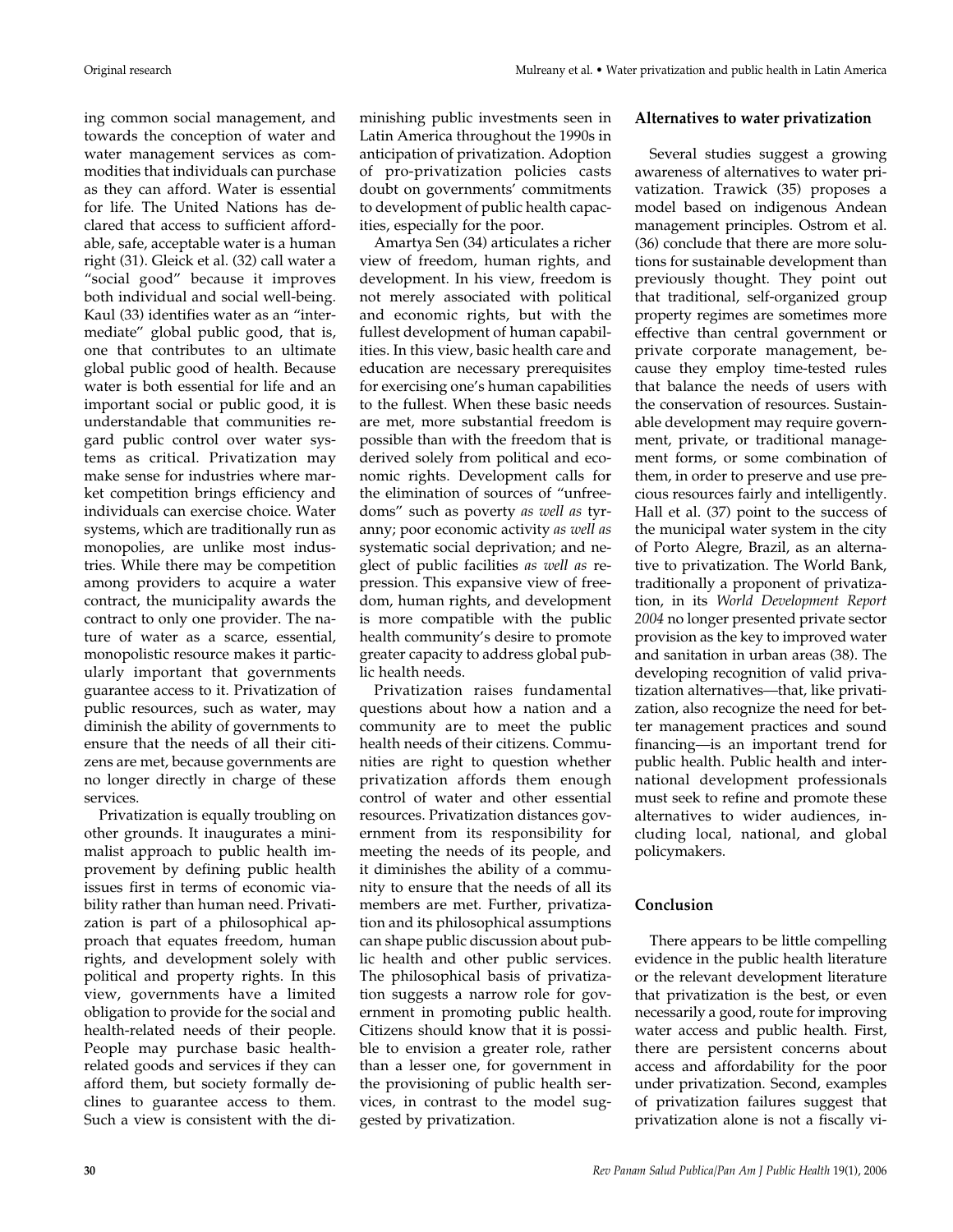able way for financing service extensions for the poor. Third, privatization misses opportunities to develop local health-related capacities. Not only does privatization take control of critical institutions out of public hands, it lowers expectations of public institutions gen-

erally, potentially hindering the development of additional capabilities. Privatization can suggest that public investments are not necessary to address vital needs such as health care for the poor. It shifts the burden for providing services to the poor from society as a

whole and back to the poor themselves, and it works against the notion that communities have a shared responsibility to meet the needs of their poorest members. Such a mindset runs counter to public investments in developing health care capabilities.

#### **REFERENCES**

- 1. World Health Organization. Water, sanitation and links to health [Web site]. Available from: http://www.who.int/water\_sanitation\_health/ facts2004/en/. Accessed 7 August 2005.
- 2. WHO/UNICEF Joint Monitoring Programme for Water Supply and Sanitation. Meeting the MDG drinking water and sanitation target: a mid-term assessment of progress, 2004. Available from: http://www.who.int/water\_ sanitation\_health/monitoring/jmp2004/en/ [Web site]. Accessed 7 August 2005.
- 3. De Ferranti D, Perry G, Ferreira FHG, Walton M. Inequality in Latin America and the Caribbean: breaking with history. Available from: http://lnweb18.worldbank.org/LAC/ LAC.nsf/ECADocByUnid/4112F1114F594B4 B85256DB3005DB262?Opendocument [Web site]. Accessed 7 August 2005.
- 4. Stiglitz J. Globalization and its discontents. New York: Norton; 2003.
- 5. Alcázar L, Abdala MA, Shirley MM. The Buenos Aires water concession. Available from: http://econ.worldbank.org/external/ default/main?pagePK=64165259&theSitePK= 469372&piPK=64165421&menuPK=64166093 &entityID=000094946\_00042605364386 [Web site]. Accessed 7 August 2005. (World Bank Regulation and Competition Policy Development Research Group Working Paper No. 2311).
- 6. Barja G, Urquiola M. Capitalization, regulation and the poor: access to basic services in Bolivia. Helsinki: UNU/WIDER; 2001. Available from: http://www.wider.unu.edu/ search/search.htm [Web site]. Accessed 7 August 2005. (Discussion Paper No. 2001/34).
- 7. Chisari O, Estache A, Romero C. Winners and losers from utility privatization in Argentina: lessons from a general equilibrium model. Available from: http://econ.worldbank.org/ external/default/main?pagePK=64165259& theSitePK=469372&piPK=64165421&menu PK=64166093&entityID=000009265\_ 3971201161336 [Web site]. Accessed 7 August 2005. (World Bank Group Working Paper No. 1824).
- 8. Clarke G, Kosec K, Wallsten S. Has private participation in water and sewerage improved coverage? Evidence from Latin America. Available from: http://econ.worldbank. org/external/default/main?pagePK=641652 59&theSitePK=469372&piPK=64165421& menuPK=64166093&entityID=000012009\_ 20041208141341 [Web site]. Accessed 7 August 2005. (World Bank Policy Research Working Paper No. 3445).
- 9. Delfino J, Casarin A. The reform of the utilities sector in Argentina. Helsinki: UNU/ WIDER; 2001. Available from: http://www. wider.unu.edu/search/search.htm [Web site]. Accessed 7 August 2005. (Discussion Paper No. 2001/74).
- 10. Galiani S, Gertler P, Schargrodsky E, Sturzenegger F. The costs and benefits of privatization in Argentina: a microeconomic analysis. Available from: http://www.iadb. org/RES/index.cfm?fuseaction=Publications. View&pub\_id=R-454 [Web site]. Accessed 7 August 2005. (Inter-American Development Bank Working Paper #R-454).
- 11. Galiani S, Gertler P, Schargrodsky E. Water for life: the impact of the privatization of water services on child mortality. Washington, D.C.: Inter-American Development Bank; 2002. Available from: http://www.iadb.org/ res/publications/pubfiles/pubS-233.pdf [Web site]. Accessed 7 August 2005.
- 12. McKenzie D, Mookherjee D. The distributive impact of privatization in Latin America: evidence from four countries*.* Economia. 2003; 3(2):161–233.
- 13. Chong A, López-de-Silanes F. The truth about privatization in Latin America. Available from: http://www.iadb.org/res/publications/ pubfiles/pubr-486.pdf [Web site]. Accessed 7 August 2005. (Inter-American Development Bank Working Paper #R-486).
- 14. Chisari O, Estache A, Waddams Price C. Access by the poor in Latin America's utility reform. Helsinki: UNU/WIDER; 2001. Available from: http://www.wider.unu.edu/search/ search.htm [Web site]. Accessed 7 August 2005. (Discussion Paper No. 2001/75).
- 15. Parades RM. Redistributive impact of privatization and the regulation of utilities in Chile. Helsinki: UNU/WIDER; 2001. Available from: http://www.wider.unu.edu/search/ search.htm [Web site]. Accessed 7 August 2005. (Discussion Paper No. 2001/19).
- 16. Ugaz C. Consumer participation and propoor regulation in Latin America. Helsinki: UNU/WIDER; 2002. Available from: http:// www.wider.unu.edu/search/search.htm [Web site]. Accessed 7 August 2005. (Discussion Paper No. 2002/121).
- 17. Zuluaga AM, Shirley MM, Xu LC. Reforming the urban water system in Santiago, Chile. Available from: http://econ.worldbank.org/ external/default/main?pagePK=64165259& theSitePK=469372&piPK=64165421&menu PK=64166093&entityID=000094946\_ 00031605362475 [Web site]. Accessed 7 Au-

gust 2005. World Bank Regulation and Competition Policy Development Research Group Working Paper No. 2294).

- 18. Forero J. Latin America fails to deliver on basic needs. The New York Times. 2005 February 22:A1.
- 19. Lobina E, Hall D. Problems with private water concessions: a review of experiences in Latin America and other regions. Available from: http://www.psiru.org/reports/2003- 06-W-over.doc [Web site]. Accessed 7 August 2005.
- 20. Dow Jones Newswire. Agbar: staying with Argentina water concession—report. Dow Jones Newswire. 22 February 2005.
- 21. Los Tiempos. La posición del Banco Mundial sobre la alternativa más viable para el abastecimiento de agua para la ciudad de Cochabamba. 25 August 1997. Available from: www.aguabolivia.org. Accessed 7 August 2005.
- 22. Business News Americas. Dep. Min: Aguas del Tunari deal by end-Apr. Business News Americas. 25 March 2004.
- 23. Farthing L, Kohl B. Bolivia's new wave of protest. NACLA Rep Americas. 2001;34(5):8–11.
- 24. Quiroga C. Investors flee Bolivia after violent protests. Reuters News Service*.* 10 April 2000.
- 25. SEMAPA. La empresa: área de concesión [Web page]. Available from: www.semapa. com.bo/sistema.asp. Accessed 7 August 2005.
- 26*.* Los Tiempos. Semapa está en emergencia por déficit de agua potable. Los Tiempos. 12 November 2003. Available from: www.agua bolivia.org. Accessed 15 March 2005.
- 27. Komives K. Designing pro-poor water and sewer concessions: early lessons from Bolivia. Washington, D.C.: World Bank Group; 1999. Available from: http://econ.worldbank.org/ external/default/main?pagePK=64165259& theSitePK=469372&piPK=64165421&menu PK=64166093&entityID=000094946\_ 99121405305313 [Web site]. Accessed 7 August 2005.
- 28. Talbot JF. Is the international water business really a business? Available from: http://info. worldbank.org/etools/vod/Presentation View.asp?PID=189&EID=96 [Web site]. Accessed 7 August 2005.
- 29. Barlett D, Steele J. The health of nations [editorial]. The New York Times. 2004 October 24.
- 30. Farmer P. Pathologies of power: health, human rights and the new war on the poor. Berkeley: University of California Press; 2003.
- 31. United Nations Economic and Social Council, Committee on Economic, Cultural and Social